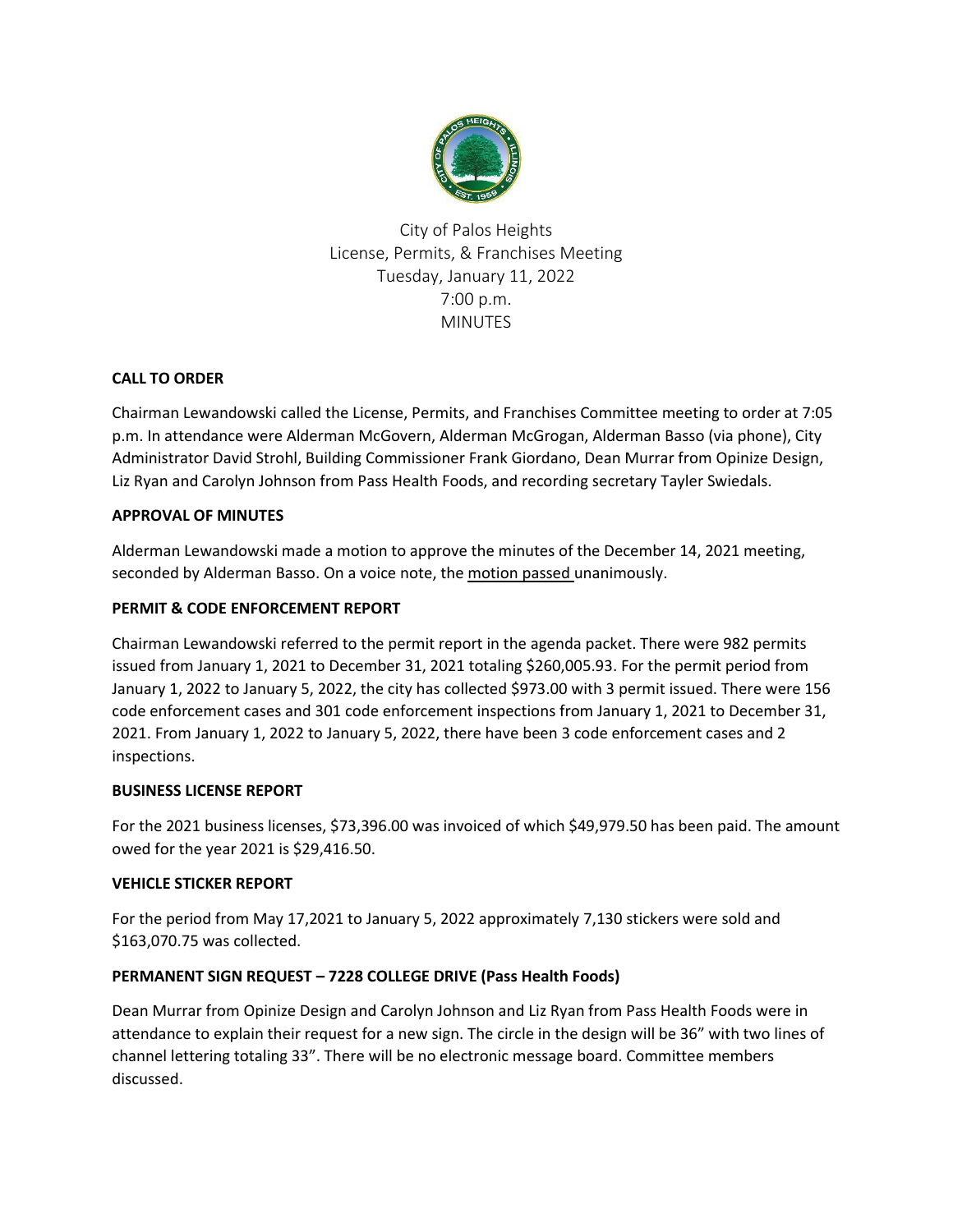Alderman McGrogan made a motioned to approve the permanent sign request, seconded by Alderman McGovern. On a voice note, the motion passed unanimously. -AGENDA

### **VIDEO GAMING**

At the last meeting, the committee hold a public hearing to get feedback from the community on the issue of video gaming. Alderman Lewandowski met with City Administrator David Strohl and Mayor Straz, and due to the outbreak in COVID cases, the hearing will be pushed back a month. This will give the committee time to schedule a firm date as well as get concise details together to present to the public. Alderman Lewandowski suggested having a hybrid method with an electronic option for safety. Alderman McGovern presented the committee with data for video gaming in the surrounding communities. He explained there will be no outdoor advertising or signage, and the number of machines per business would be limited. Alderman McGovern noted that all restaurants in Palos Heights are locally owned, and suggested video gaming will add to their business with Alderman McGrogan seconding this point. Alderman Basso expressed concern over another hearing yielding the same results from the public. Alderman Basso suggested letting City Council decide without a public hearing. The committee discussed.

Alderman Lewandowski motioned to schedule a date for a public hearing on video gaming, seconded by Alderman McGrogan. On a roll call vote, the motion passed as follows:

 VOTE: 4 AYES: 3 LEWANDOWSKI, MCGOVERN, MCGROGAN NAYS: BASSO

ABSENT: 0

#### **NEW BUSINESS**

NONE.

### **OLD BUSINESS**

NONE.

### **PUBLIC COMMENT**

NONE.

#### **ADJOURNMENT**

There being no further business, Alderman Lewandowski made a motion to adjourn, seconded by Alderman McGovern. All in favor.

Meeting adjourned at 7:46 p.m.